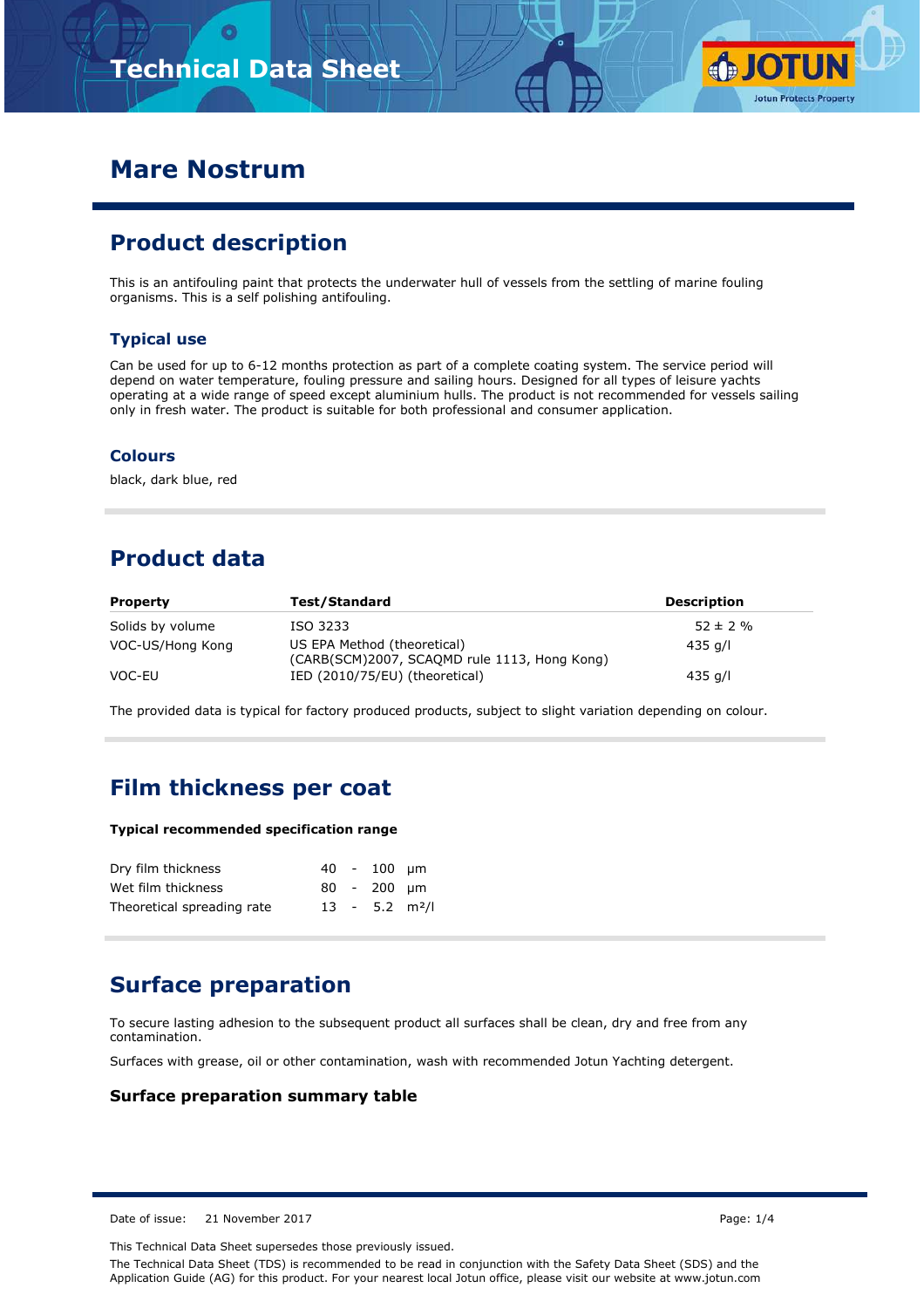### **Technical Data Sheet**

### **Mare Nostrum**



|                  | <b>Surface preparation</b>                                                                                                                                                                                                                                                                                                                                                |                                                                                                                                                                                                                                                                                                                                                                           |  |  |
|------------------|---------------------------------------------------------------------------------------------------------------------------------------------------------------------------------------------------------------------------------------------------------------------------------------------------------------------------------------------------------------------------|---------------------------------------------------------------------------------------------------------------------------------------------------------------------------------------------------------------------------------------------------------------------------------------------------------------------------------------------------------------------------|--|--|
| <b>Substrate</b> | Minimum                                                                                                                                                                                                                                                                                                                                                                   | Recommended                                                                                                                                                                                                                                                                                                                                                               |  |  |
| Coated surfaces  | New tie coat or new antifouling:<br>Remove any contamination that could<br>interfere with the intercoat adhesion.<br>Exceeding maximum recoat intervals<br>will require cleaning/abrading and/or<br>application of additional coats,<br>depending on condition.<br>Aged antifouling:<br>Removal by thorough fresh water<br>washing at minimum nozzle pressure<br>250 bar. | New tie coat or new antifouling:<br>Remove any contamination that could<br>interfere with the intercoat adhesion.<br>Exceeding maximum recoat intervals<br>will require cleaning/abrading and/or<br>application of additional coats,<br>depending on condition.<br>Aged antifouling:<br>Removal by thorough fresh water<br>washing at minimum nozzle pressure<br>300 bar. |  |  |
|                  | Cracked, flaked or "sandwiched"<br>systems:<br>Complete removal of old system.                                                                                                                                                                                                                                                                                            | Cracked, flaked or "sandwiched"<br>systems:<br>Complete removal of old system.                                                                                                                                                                                                                                                                                            |  |  |

# **Application**

### **Application methods**

| The product can be applied by |                                                                              |  |  |
|-------------------------------|------------------------------------------------------------------------------|--|--|
| Spray:                        | Use air spray or airless spray.                                              |  |  |
| Brush:                        | May be used. Care must be taken to achieve the specified dry film thickness. |  |  |
| Roller:                       | Recommended. Care must be taken to achieve the specified dry film thickness. |  |  |

### **Product mixing**

Single pack

### **Thinner/Cleaning solvent**

Thinner: Jotun Thinner No. 7 / Thinner No. 7

### **Guiding data for airless spray**

| Nozzle tip (inch/1000):       | 19-25              |
|-------------------------------|--------------------|
| Pressure at nozzle (minimum): | 150 bar / 2100 psi |

### **Guiding data for air spray**

| Nozzle tip (inch/1000):       | $1.2 - 1.6$           |
|-------------------------------|-----------------------|
| Pressure at nozzle (minimum): | 2.5-3 bar / 36-43 psi |

Check to ensure that water and oil filters are available. Distance from air compressor to filters is to be at least 10 m.

Date of issue: 21 November 2017 Page: 2/4

This Technical Data Sheet supersedes those previously issued.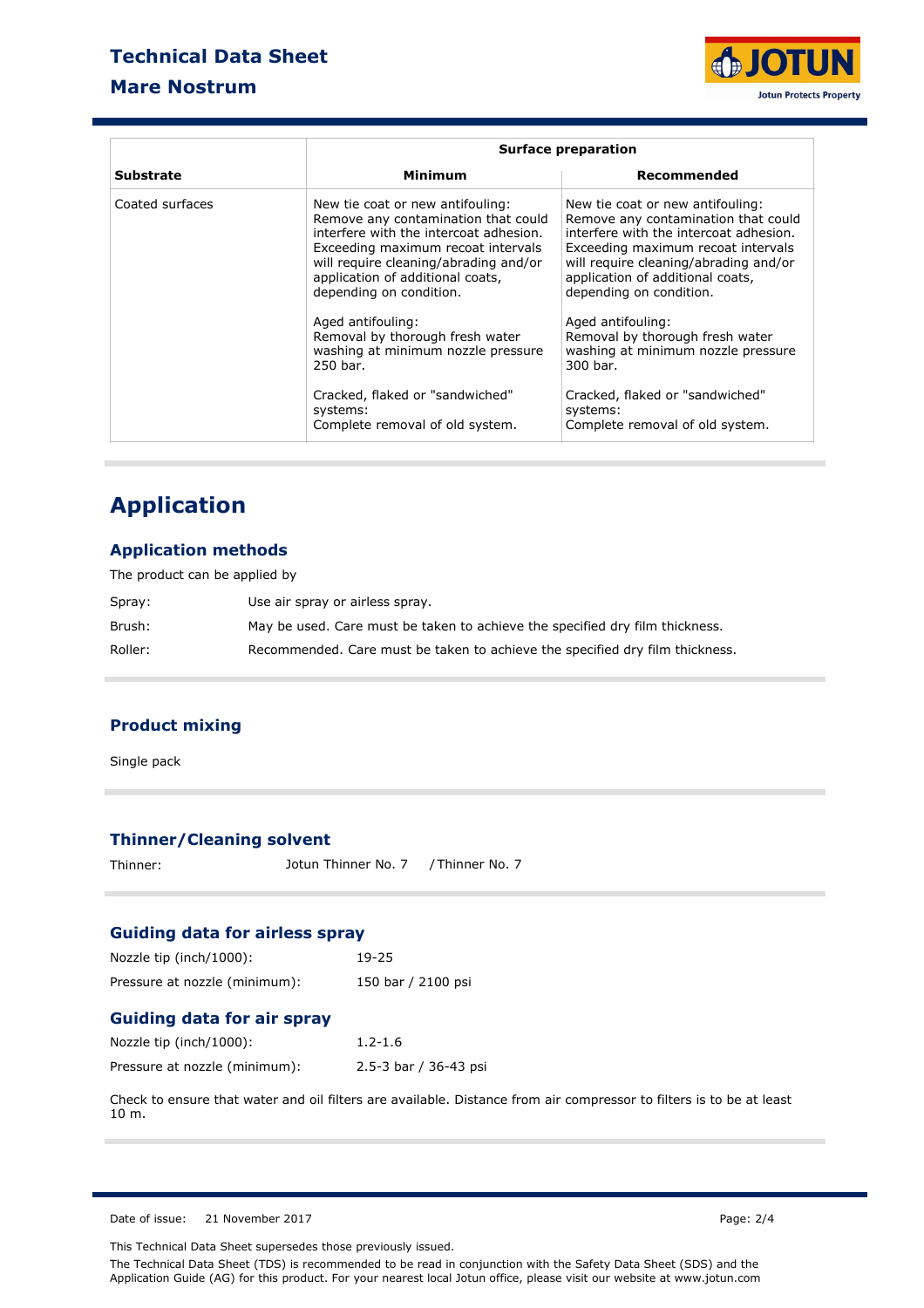## **Drying and Curing time**

| Substrate temperature     |      |          | $5^{\circ}$ C 10 °C 23 °C 40 °C |      |
|---------------------------|------|----------|---------------------------------|------|
| Surface (touch) dry       |      |          | 8h 5h 3h 2h                     |      |
| Walk-on-dry               | 24 h | 16h 12h  |                                 | 4 h  |
| Dry to over coat, minimum | 16 h | 12h      | 8 h                             | 4 h  |
| Dried/cured for immersion | 30 h | 24 h12 h |                                 | -8 h |

Drying time will increase with increasing film thickness. The surface should be dry and free from any contamination prior to application of the subsequent coat. Please launch within 9 months after application. The boat should be well covered or stored indoor if not launched shortly after application.

The given data must be considered as guidelines only. The actual drying time and time before recoating may be shorter or longer, depending on the ambient temperature, film thickness, ventilation, humidity, underlying paint system, requirement for early handling and mechanical strength etc.

Surface (touch) dry: The state of drying when slight pressure with a finger does not leave an imprint or reveal tackiness.

Walk-on-dry: Minimum time before the coating can tolerate normal foot traffic without permanent marks, imprints or other physical damage.

Dry to over coat, minimum: The shortest time allowed before the next coat can be applied.

Dried/cured for immersion: Minimum time before the coating can be permanently immersed in sea water.

### **Packaging (typical)**

|              | <b>Volume</b> | <b>Size of containers</b> |  |  |
|--------------|---------------|---------------------------|--|--|
|              | (litres)      | (litres)                  |  |  |
| Mare Nostrum | 2.5 / 20      | 2.5 / 20                  |  |  |

The volume stated is for factory made colours. Note that local variants in pack size and filled volumes can vary due to local regulations.

### **Storage**

The product must be stored in accordance with national regulations. Keep the containers in a dry, cool, well ventilated space and away from sources of heat and ignition. Containers must be kept tightly closed. Handle with care.

### **Shelf life at 23 °C**

Mare Nostrum 48 month(s)

In some markets commercial shelf life can be dictated shorter by local legislation. The above is minimum shelf life, thereafter the paint quality is subject to re-inspection.

Date of issue: 21 November 2017 **Page: 3/4** 

This Technical Data Sheet supersedes those previously issued.

The Technical Data Sheet (TDS) is recommended to be read in conjunction with the Safety Data Sheet (SDS) and the Application Guide (AG) for this product. For your nearest local Jotun office, please visit our website at www.jotun.com